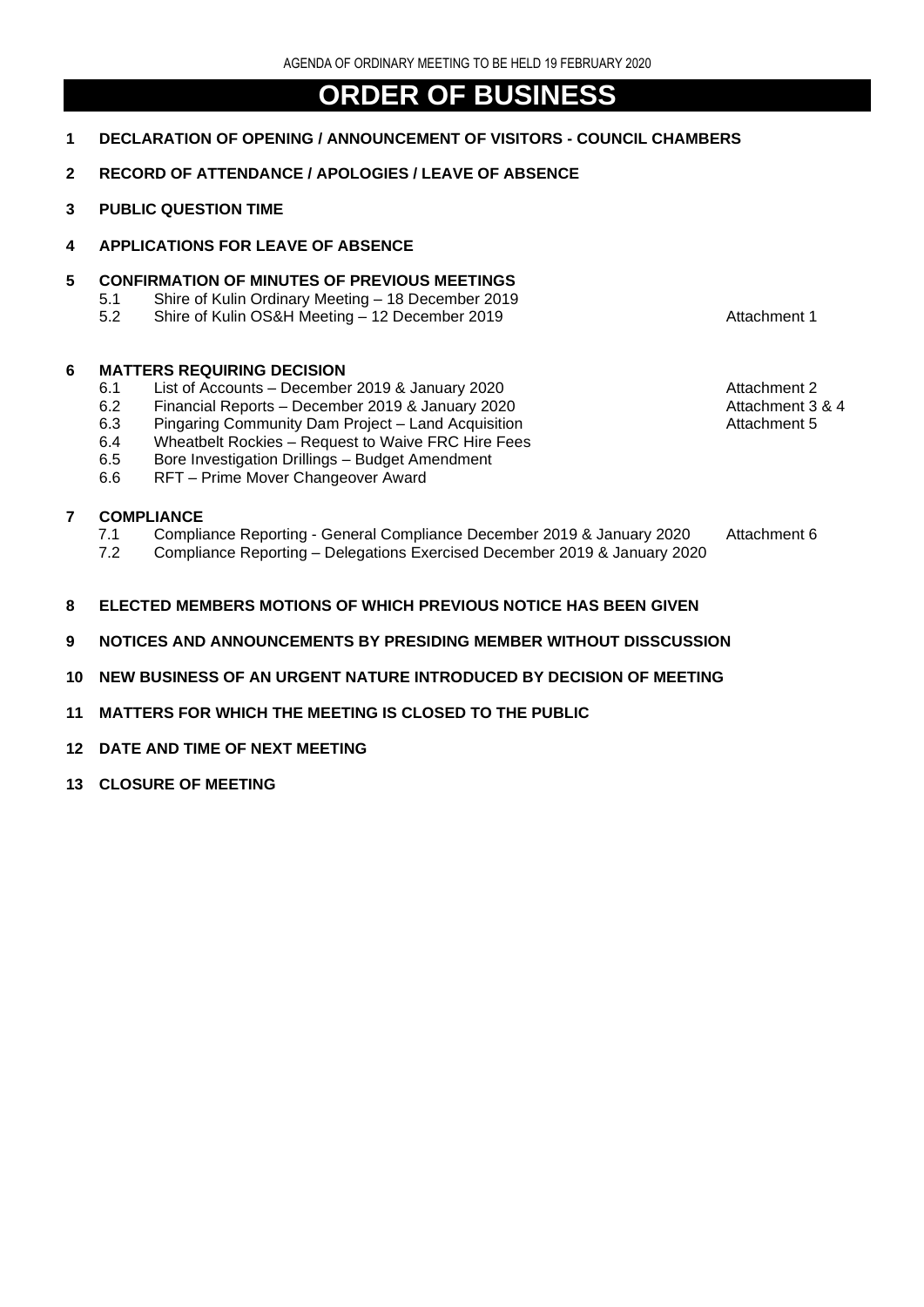# **6 MATTERS REQUIRING COUNCIL DECISION**

# **6.1 List of Accounts – December 2019 & January 2020**

**RESPONSIBLE OFFICER:** DCEO **FILE REFERENCE:** 12.06 **AUTHOR:** DCEO **STRATEGIC REFERENCE/S:** 12.01 **DISCLOSURE OF INTEREST:** Nil

#### **SUMMARY:**

Attached is the list of accounts paid during the months of December 2019 and January 2020, for Council's consideration.

## **BACKGROUND & COMMENT:**

Nil

## **FINANCIAL IMPLICATIONS:**

Nil

## **STATUTORY AND PLANNING IMPLICATIONS:**

Regulation 34 of the Local Government (Financial Management) Regulations 1996 requires local governments to prepare each month a statement of financial activity reporting on the revenue and expenditure of funds for the month in question.

## **POLICY IMPLICATIONS:**

Nil

**COMMUNITY CONSULTATION:** Nil

## **WORKFORCE IMPLICATIONS:**

Nil

#### **OFFICER'S RECOMMENDATION:**

That December payments being cheque no.'s 424 (Trust), 37183 - 37189; EFT No's 15999 - 16098, DD7137.1 – DD7160.11 (Municipal), credit card payments, creditor payments, payroll and other vouchers from the Municipal Fund totalling \$899,925.27 be received.

That January payments being cheque no.'s 425 - 426 (Trust), 37190 - 37204; EFT No's 16099 - 16196, DD7181.1 – DD7181.14 (Municipal), credit card payments, creditor payments, payroll and other vouchers from the Municipal Fund totalling \$509,672.45 be received.

## **VOTING REQUIREMENTS:**

Simple majority required.

Attachment 2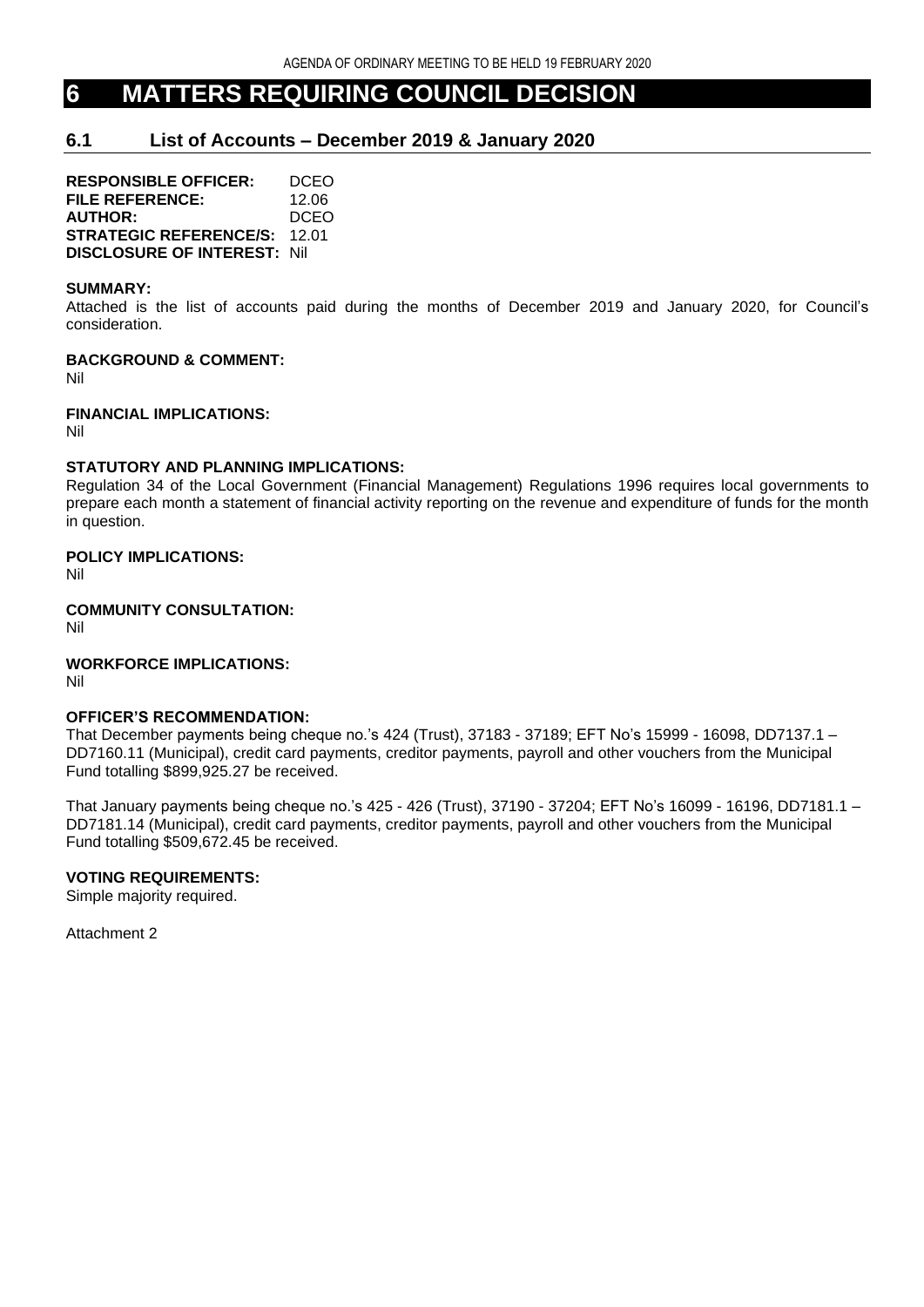# **6.2 Financial Reports – December 2019 & January 2020**

**RESPONSIBLE OFFICER:** DCEO **FILE REFERENCE:** 12.01 **AUTHOR:** DCEO **STRATEGIC REFERENCE/S:** 12.01 **DISCLOSURE OF INTEREST:** Nil

#### **SUMMARY:**

Attached are the financial reports for the periods ending 31 December 2019 and 31 January 2020.

#### **BACKGROUND & COMMENT:**

Nil

#### **FINANCIAL IMPLICATIONS:**

Nil

#### **STATUTORY AND PLANNING IMPLICATIONS:**

Regulation 34 of the Local Government (Financial Management) Regulations 1996 requires local governments to prepare each month a statement of financial activity reporting on the revenue and expenditure of funds for the month in question.

## **POLICY IMPLICATIONS:**

Nil

## **COMMUNITY CONSULTATION:**

Nil

#### **WORKFORCE IMPLICATIONS:**

Nil

#### **OFFICER'S RECOMMENDATION:**

That Council endorse the monthly financial statements for the periods ending 31 December 2019 and 31 January 2020.

## **VOTING REQUIREMENTS:**

Simple majority required.

Attachments 3 & 4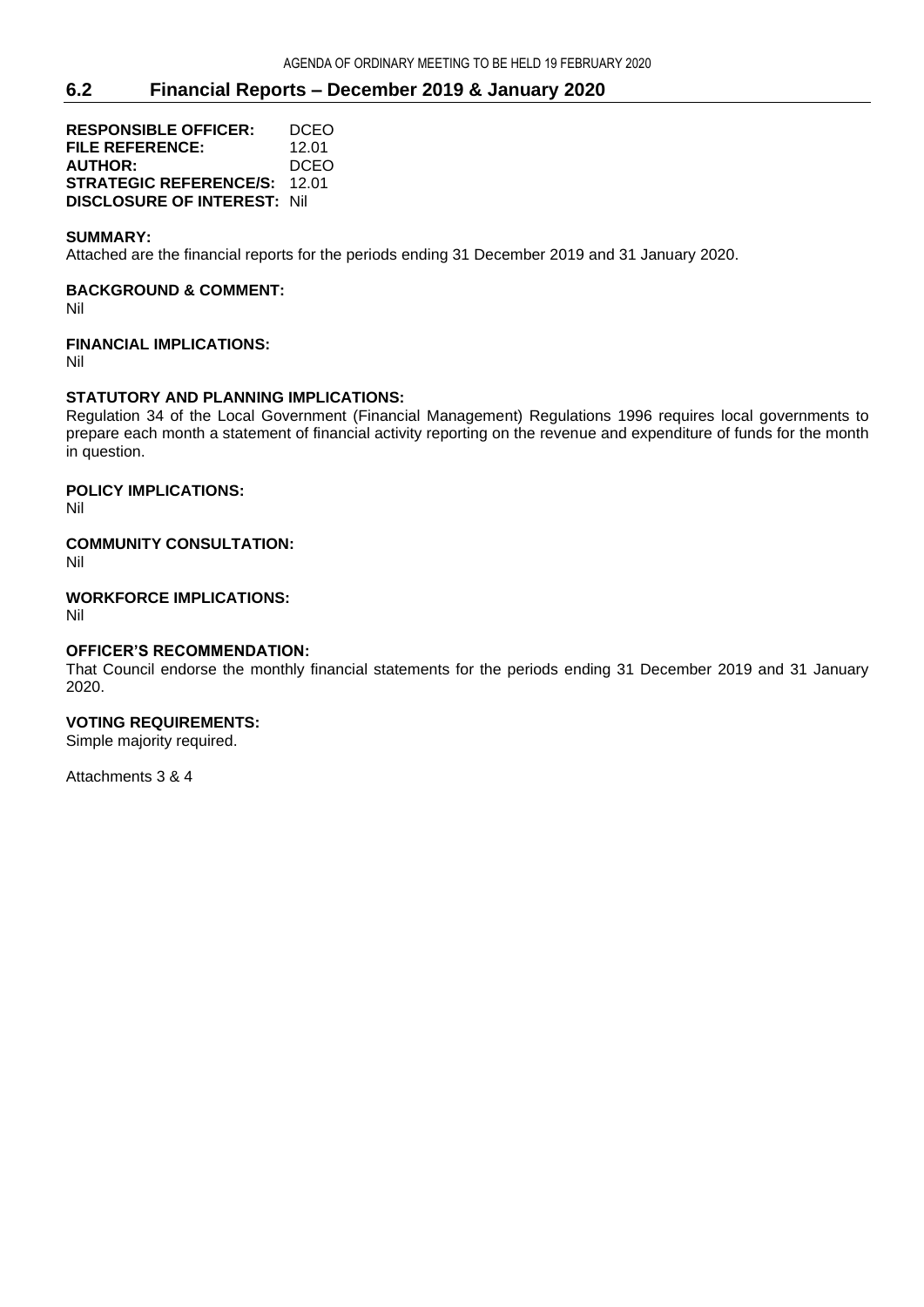# **6.3 Pingaring Community Dam Project – Land Acquisition**

| <b>NAME OF APPLICANT:</b>          | CDO                                                                              |
|------------------------------------|----------------------------------------------------------------------------------|
| <b>FILE REFERENCE:</b>             | 32.01 Dams Reservoirs                                                            |
|                                    | <b>STRATEGIC REFERENCE/S:</b> CBP 3.2 A protected and valued natural environment |
|                                    | 3.2.1 Ensure quality, long term water supply                                     |
| <b>AUTHOR:</b>                     | CDO                                                                              |
| <b>DISCLOSURE OF INTEREST: Nil</b> |                                                                                  |

#### **SUMMARY:**

Shire of Kulin has secured funding through the Community Water Supply Scheme for the Drought Proofing Pingaring project. The dam and associated infrastructure will be located on Location 2075 Pingaring-Varley Road, Pingaring. The land is owned by Thompson Entities. With the approval of funding, Shire of Kulin will progress the purchase of the 23.03 acres from Thompson Entities.

#### **BACKGROUND:**

Location 2075 Pingaring-Varley Road, Pingaring was identified as the site for the establishment of the Pingaring Dam project. Meetings between landowners Thompson Entities and Shire of Kulin resulted in an agreement being established that allowed Shire of Kulin to go ahead with the application to the Department of Water and Environmental Regulation to establish the Pingaring Dam. Signed by all parties, Thompson Entities agreed that they were willing to have the dam on their property and that if Shire of Kulin were successful with the funding application, negotiations regarding land purchase/lease will be undertaken.

Shire of Kulin have been successful in securing the funding. Subsequent discussions with Thompson Entities have concluded that they would prefer the land to be purchased. This is also the recommendation of Shire staff, as will allow Council to have security and control over the land and the assets we establish on them.

#### **FINANCIAL IMPLICATIONS:**

\$175,000 was allocated in the 19/20 budget for the Pingaring Dam project. The purchase of the land was not eligible to be included in the grant application. The purchase of the land was not included in the original project budget. Estimated costs are \$25,000 which includes land purchase and surveying/sub dividing costs.

#### **STATUTORY AND PLANNING IMPLICATIONS:**

Approval from the WA Planning Commission. Engage Peter Gow to complete Planning Commission application and survey lots. Liaise with WA Planning Commission and Landgate.

#### **POLICY IMPLICATIONS:**

Nil

# **COMMUNITY CONSULTATION:**

Nil

# **WORKFORCE IMPLICATIONS:**

Nil

# **OFFICER'S RECOMMENDATION:**

That Council

- 1. Approve a budget amendment of \$25,000 for the purchase of the land and surveying/subdivision costs for the proposed Pingaring Community Dam.
- 2. Authorise the purchase of 23.03 acres of Location 2075 Pingaring-Varley Road, Pingaring, from Thompson Entities and authorise CEO to negotiate purchase price of land with Thompson Entities (Alan and Kathie Thompson) in line with the indicative budget.

#### **VOTING REQUIREMENTS:**

Absolute majority required.

Attachment 5 - map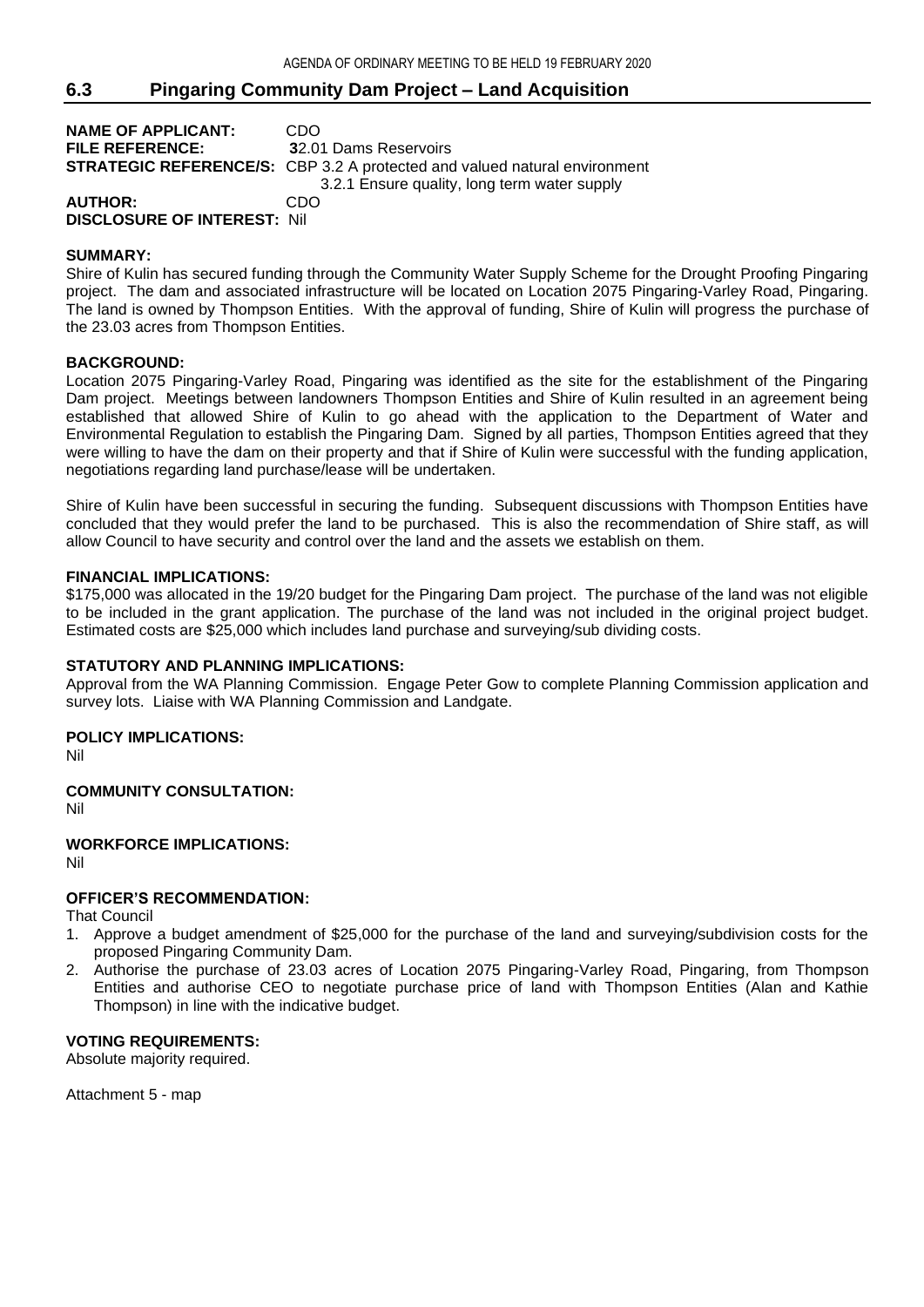# **6.4 Wheatbelt Rockies – Request for Reduced Rate Community Bus**

**RESPONSIBLE OFFICER:** CEO **FILE REFERENCE:** 02.09 **AUTHOR:** CEO **STRATEGIC REFERENCE/S: DISCLOSURE OF INTEREST:** Nil

### **SUMMARY:**

The Wheatbelt Rockies have made a written request to Council to waive the cost of the Freebairn Recreation Centre hire fees for the 2020 South Central Senior Games.to be held in Kulin on Tuesday 24 March 2020.

The group compete each year at various locations around the region and a number of Kulin seniors are involved in the event which gets them involved in a team environment and helps to keep them active.

#### **BACKGROUND & COMMENT:**

Wheatbelt Rockies (previously Kon Kul Kats) have in previous years had Council waive bus hire costs for the group to attend the games. As this year's event is being held in Kulin their request is to use the Freebairn Recreation Centre at no charge. The event will be held on the court area and the Wheatbelt Rockies have asked for carpet to be put down prior to the event (and rolled up afterwards). The Phil and Kath rooms will be utilised as well as the kitchen. The group advise they will be pay for the kitchen hire on the day.

## **FINANCIAL IMPLICATIONS:**

Usual hire fees would be: Court hire – full day \$159.00 Phil room – full day \$89.00 Kath room - \$74.00

**STATUTORY AND PLANNING IMPLICATIONS:** Nil

**POLICY IMPLICATIONS:** Nil

# **COMMUNITY CONSULTATION:**

Nil

#### **WORKFORCE IMPLICATIONS:**

Shire staff will be required to lay carpet. Likely to require at least 2 staff for half a day.

#### **OFFICER'S RECOMMENDATION:**

That Council agree to the request from Wheatbelt Rockies to waive the costs (excluding kitchen hire) associated with the 2020 South Central Senior Games being held at the Freebairn Recreation Centre on Tuesday 24 March 2020.

## **VOTING REQUIREMENTS:**

Simple majority required.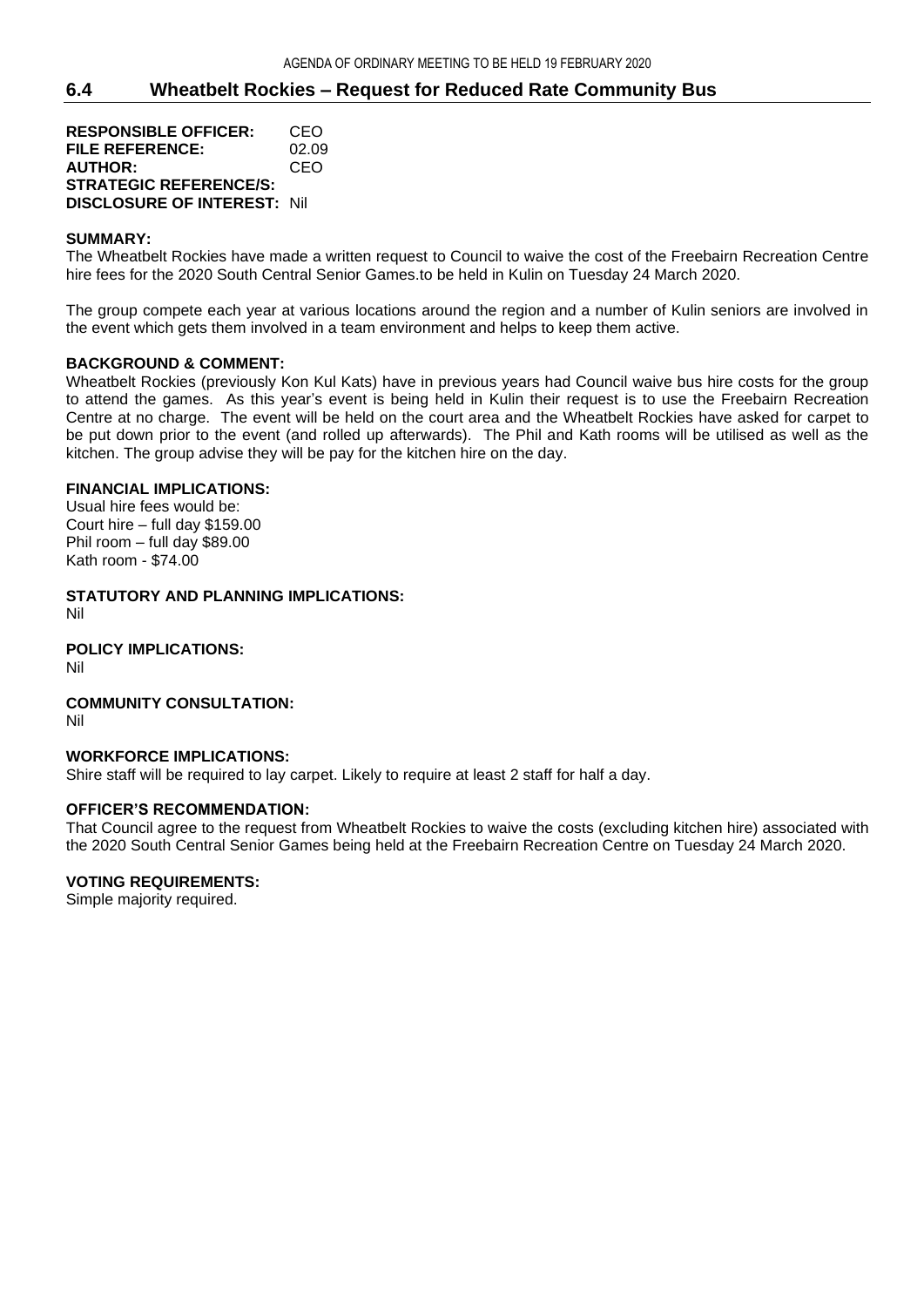# **6.5 Bore Investigation Drillings – Budget Amendment**

| <b>NAME OF APPLICANT:</b>   | CDO                                                                              |
|-----------------------------|----------------------------------------------------------------------------------|
| <b>FILE REFERENCE:</b>      | 32.01 Dams Reservoirs                                                            |
|                             | <b>STRATEGIC REFERENCE/S:</b> CBP 3.2 A protected and valued natural environment |
|                             | 3.2.1 Ensure quality, long term water supply                                     |
| <b>AUTHOR:</b>              | CDO                                                                              |
| DICOLOGUDE OF INTERFOT. NII |                                                                                  |

**DISCLOSURE OF INTEREST:** Nil

## **SUMMARY:**

Shire of Kulin are actively pursuing opportunities to establish additional water sources throughout the Shire to alleviate the pressure on current water sources. Bore sites in Pingaring and Kulin have been identified and the investigative works are planned to be undertaken in the immediate future in conjunction with the Pingaring Dam drilling.

## **BACKGROUND:**

John Morris Drilling were undertaking investigative works at the Pingaring dam site and while the company was in the area Manager of Works arranged to look in the Shire for potential bore sites.

Pingaring – a water source has been found in the same location as the dam. The aim is for the water to be pumped to the existing 9ML tank, however this will be dependent on the water quality. If the water is unsuitable for human consumption, the water can be pumped to the tanks at the Pingaring dam for community use.

Kulin – a water source has been found at the Airstrip. This water will be used by Shire of Kulin to top up existing water sources for gardens and the oval. It will also be used for roadworks. At this stage it will not be a community water source.

John Morris Drilling are expected back in the area in late February to undertake further works.

#### **FINANCIAL IMPLICATIONS:**

Bores will be installed to 25m at \$200/m (\$5,000 each) however if the bore is drilled and the water is found to be unsuitable, we will be charged (\$150/m) and will then need to drill at another site.

\$20,000 will allow for the possibility of two drillings. Bore installation (casing and capping) is not included in the current budget. Estimated costs are \$20,000 which will allow for an additional drill per site if required.

## **STATUTORY AND PLANNING IMPLICATIONS:**

Expenditure from municipal fund not included in annual budget

(1) A local government is not to incur expenditure from its municipal fund for an additional purpose except where the

- expenditure —
- (a) is incurred in a financial year before the adoption of the annual budget by the local government; or
- (b) is authorised in advance by resolution\*; or
- (c) is authorised in advance by the mayor or president in an emergency.

*\* Absolute majority required.*

Section 11 Local Government (Functions & General) Regulations 1996 – When tenders have to be publicly invited.

## **POLICY IMPLICATIONS:**

APOG & Policy Manual A5 – Budget Preparation A22 – Procurement, Purchasing and Tenders

#### **COMMUNITY CONSULTATION:**

CEO, DCEO, CDO, WM.

## **WORKFORCE IMPLICATIONS:**

Nil

## **OFFICER'S RECOMMENDATION:**

That Council approve a budget amendment of \$20,000 for the installation of two bores at the sites in Pingaring and Kulin as determined by initial works undertaken by Manager of Works and John Morris Drilling.

## **VOTING REQUIREMENTS:**

Absolute majority required.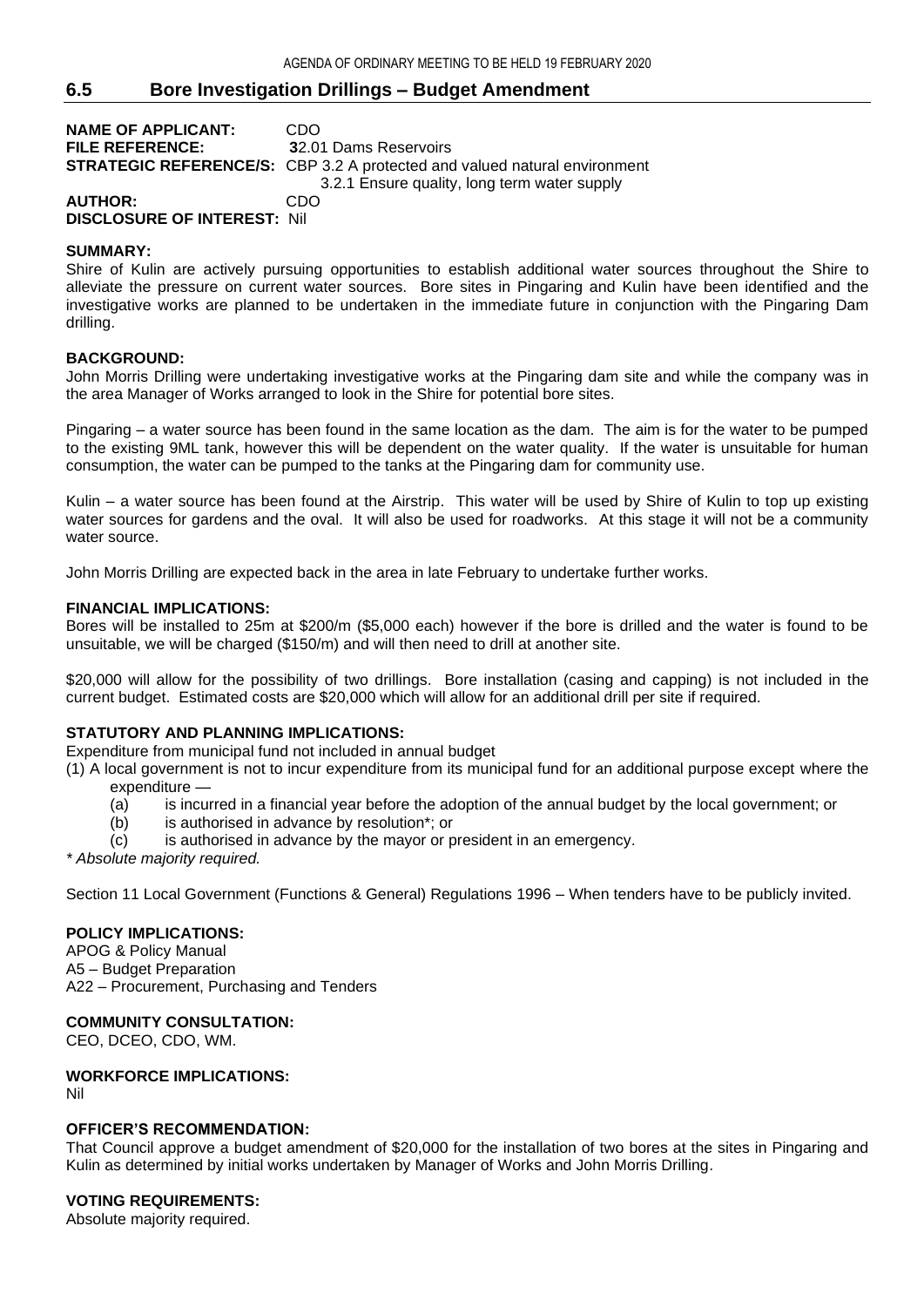## **6.6 RFT - Primer Mover Changeover**

**RESPONSIBLE OFFICER:** WM **FILE REFERENCE:** 23.05 Tendering **AUTHOR:** Judd Hobson WM **STRATEGIC REFERENCE/S: DISCLOSURE OF INTEREST:** Nil

#### **SUMMARY:**

For Council to consider submissions for Request for Tender (RFT) Prime Mover Changeover.

#### **BACKGROUND & COMMENT:**

RFT - Prime Mover with Tipping Body was advertised publicly in The West Australian newspaper on Saturday 14 December 2019 and Wednesday 8 January 2020. The tender period closed at 4pm on Monday 10 February 2020. This was also advertised on the Shire's webpage.

The basic specifications outlined in the RFT were:

- 480 HP minimum
- **•** Trailer mounting with ring feeder and airlines and hydraulics to suit side tipper
- Automatic transmission
- Spare tyre and tyre rack
- Bull Bar
- Seat covers (not canvas)
- **E** Headlight covers
- Windscreen stone quard
- Tinted windows
- Air conditioned
- AM/FM radio/ cd player, Bluetooth
- Supply and fit 80 channel UHF two way radio
- Compliance plate for a GCM, advise on maximum upgrade, prefer at least 75,000kg (minimum) GCM
- Colour to be white with black chassis
- **■** Minimum 500 litre fuel tank
- External vehicle isolator
- External lockable toolbox
- Police pre licence certificate to be included
- Hot shift PTO
- Hydraulic control pump to suit side tipping trailers
- Hydraulic and air fittings to suit side tipper double acting hydraulics to truck and dog trailer
- **EXECUTE:** Hydraulic coupling to be PBR type male/female
- **■** LED tail lights
- **■** Aluminium covers on chassis
- **·** Truck must have 2 x Rotating Beacons, Reversing Alarm, Fire Extinguisher
- Delivery date essential
- Warranty details including extension options
- Complete set of workshop, spare parts and operator manuals/cds

Trade is also being offered for tender. Tenders need to be made on a trade and no trade basis.

Trade details

Hino 700 Series

- 2014
- 220,000kms
- KU 4248 MV53

#### Isuzu Giga CX2

- 2013
- 270,000kms
- KU422, MV99"

As part of the changeover process the Shire is disposing of 2 trucks, but only purchasing 1 replacement truck. This is because based upon the whole fleet, 1 of these trucks is deemed surplus to current operational requirements.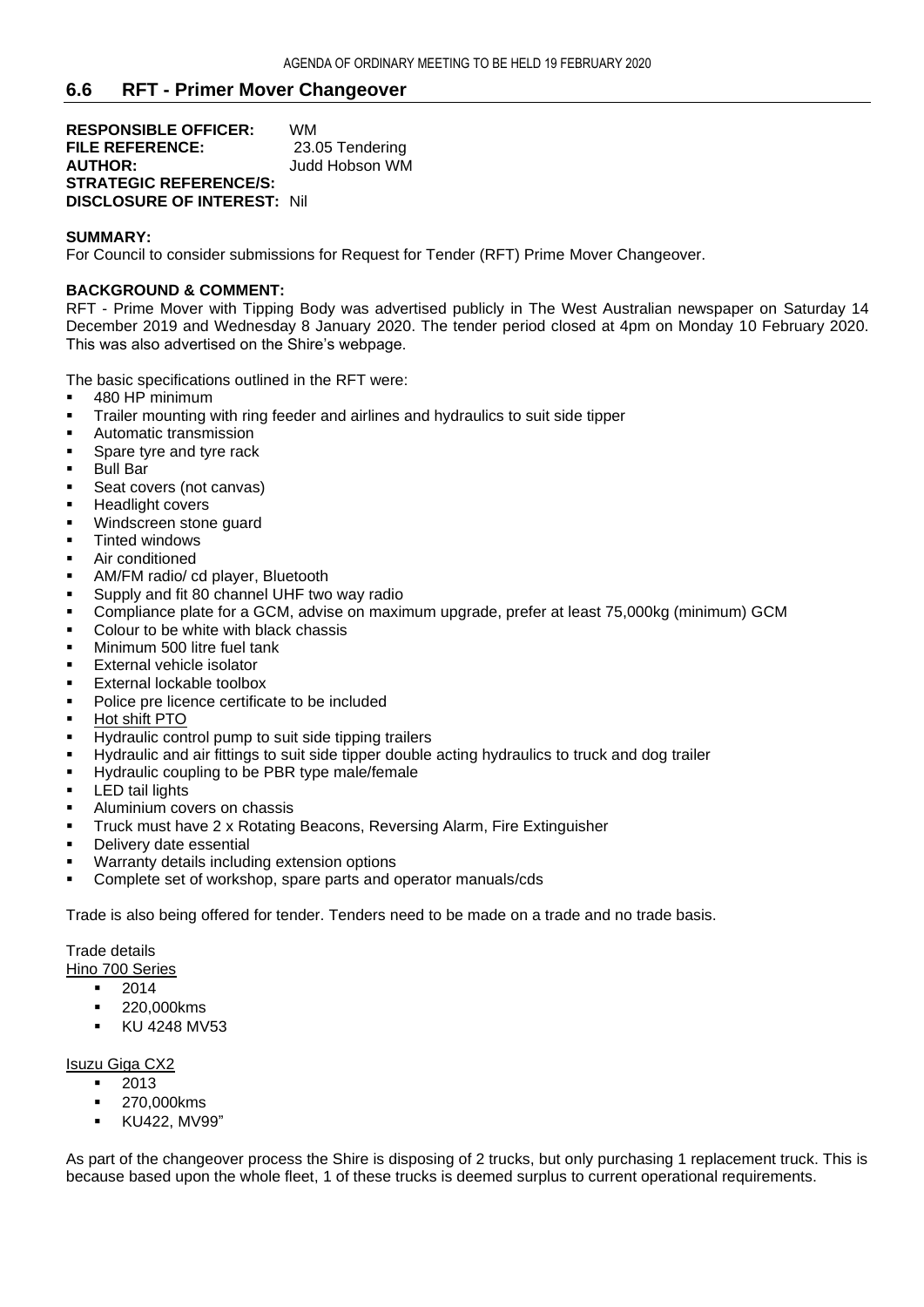#### AGENDA OF ORDINARY MEETING TO BE HELD 19 FEBRUARY 2020

The changeover budget for the proposed prime mover can be summarised as follows:

| Item                    | Budget Amount (exc GST) |         |  |
|-------------------------|-------------------------|---------|--|
| New Prime Mover         |                         | 275,000 |  |
| Trade / Disposal        |                         | 50,000  |  |
| <b>CHANGEOVER TOTAL</b> | \$                      | 225,000 |  |

A total of 5 tender submissions were received for purchase and trade, all of which complied with the criteria associated with the contract requirements in the brief.

These submissions were from:

Purchase and Trade

- CJD x 2
- Truck Centre
- Daimler Trucks
- WA Hino

A summary of tender prices submitted is outlined in the tables below:

|                     |                           |          | <b>Purchase</b> |         | Trade /          |            |
|---------------------|---------------------------|----------|-----------------|---------|------------------|------------|
| <b>Tenderer</b>     | <b>Make &amp; Model</b>   | GCM (kg) | <b>Price</b>    |         | <b>Disposal</b>  | Changeover |
|                     |                           |          |                 |         |                  |            |
| <b>CJD</b>          | Kenworth T610             | 97,000   | S               | 325,525 | No trade offered | \$325,525  |
|                     |                           |          |                 |         |                  |            |
| <b>CJD</b>          | DAF FTT CF85              | 70,000   |                 | 244,333 | No trade offered | \$244,333  |
|                     |                           |          |                 |         | Hino - \$45,000  |            |
| <b>Truck Centre</b> | <b>Mack Granite</b>       | 90,000   | S               | 301,340 | Isuzu - \$38,000 | \$218,340  |
|                     |                           |          |                 |         | Hino - \$59,100  |            |
| Daimler Trucks      | Freightliner Coronado 114 | 90,000   |                 | 292,670 | Isuzu - \$50,000 | \$183,570  |
|                     |                           |          |                 |         | $Hino - $$       |            |
| WA Hino             | Hino 700 series SS2848    | 72,000   |                 | 268,972 | Isuzu - \$30,228 | \$238,744  |

## **Road Train GCM > 90 tonnes**

Based upon the above information the preferred tender submission is outlined in the table below for the following reasons:

- In 2019 Council purchased a Mack Granite and this would be the same model truck for ease of servicing and driver familiarity.
- Operator is very happy with the performance of current Mack
- Mechanic would prefer to keep the same makes of plant when possible
- The total changeover price is within budget.
- **■** Truck Centre provide reliable back up service.

| <b>Item</b>             | Dealer - Vehicle                   | <b>Transaction Details</b><br>(exc GST) |         | <b>Budget Amount</b><br>(exc GST) |         |
|-------------------------|------------------------------------|-----------------------------------------|---------|-----------------------------------|---------|
| New Prime Mover         | <b>Truck Centre - Mack Granite</b> |                                         | 301.340 |                                   | 275,000 |
|                         | Truck Centre -2014 HINO            |                                         | 38,000  |                                   |         |
| Trade / Disposal        | Truck Centre - 2013 ISUZU          |                                         | 45,000  |                                   | 50,000  |
| <b>CHANGEOVER TOTAL</b> |                                    |                                         | 218,340 |                                   | 225,000 |

## **STATUTORY ENVIRONMENT:**

Section 11 Local Government (Functions & General) Regulations 1996 – When tenders have to be publicly invited.

## **POLICY IMPLICATIONS:**

APOG & Policy Manual A5 – Budget Preparation A22 – Procurement, Purchasing and Tenders

#### **FINANCIAL IMPLICATIONS:**

The total changeover price is within budget.

#### **COMMUNITY CONSULTATION:**

Nil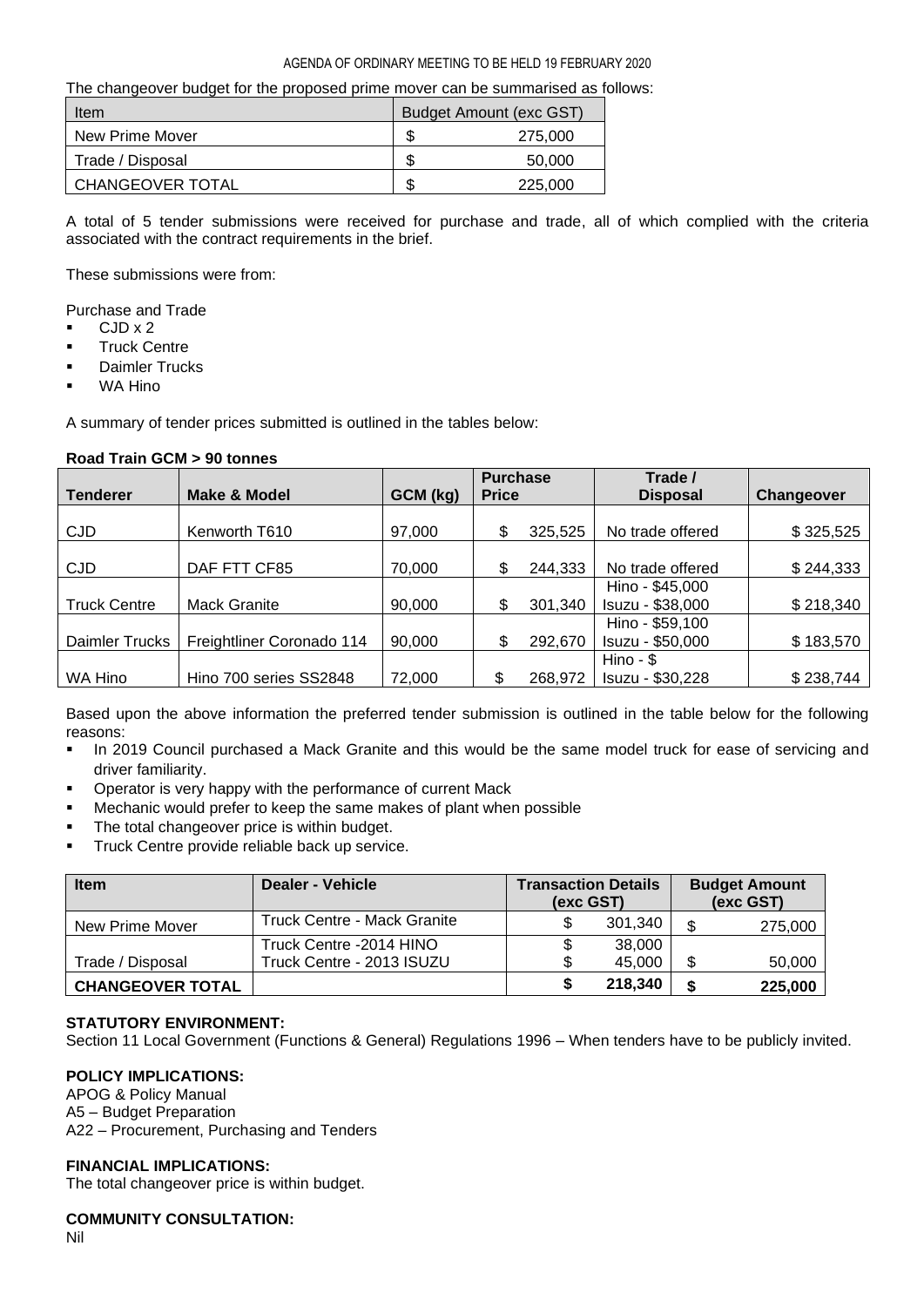# **WORKFORCE IMPLICATIONS:**

Nil

# **OFFICER'S RECOMMENDATION:**

That Council award Request for Tender Prime Mover purchase and trade to Truck Centre as per:

| <b>Item</b>             | Dealer - Vehicle            | <b>Transaction Details</b><br>(exc GST) |
|-------------------------|-----------------------------|-----------------------------------------|
| New Prime Mover         | Truck Centre - Mack Granite | 301.340                                 |
|                         | Truck Centre -2014 HINO     | 38,000                                  |
| Trade / Disposal        | Truck Centre - 2013 ISUZU   | 45,000                                  |
| <b>CHANGEOVER TOTAL</b> |                             | 218.340                                 |

# **VOTING REQUIREMENTS:**

Simple Majority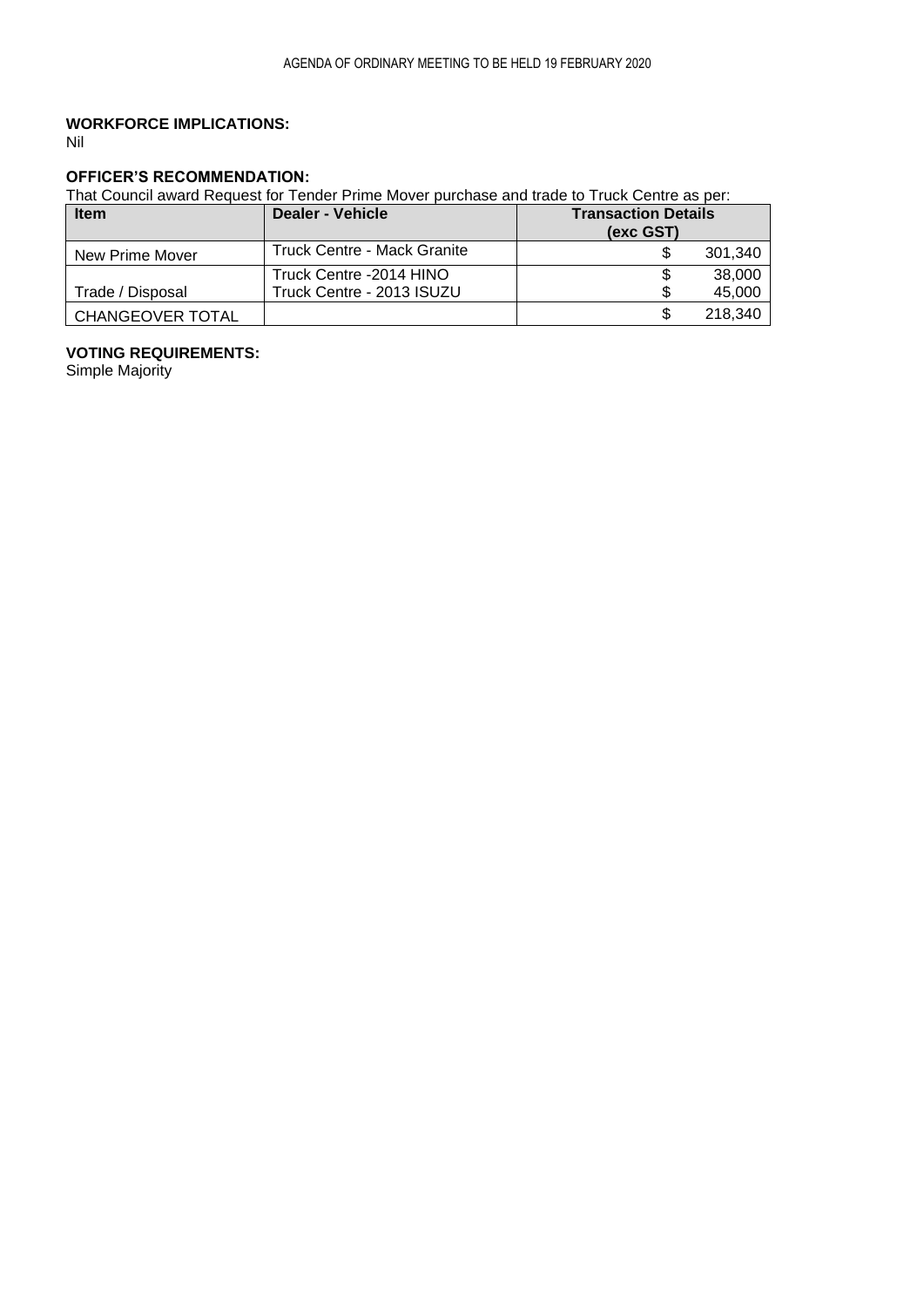# **7 COMPLIANCE**

# **7.1 Compliance Reporting – General Compliance December 2019 & January 2020**

**NAME OF APPLICANT:** CEO **RESPONSIBLE OFFICER:** CEO **FILE REFERENCE:** 12.05 Compliance 12.06 – Accounting Compliance **STRATEGIC REFERENCE/S:** CBP 4.1 Civic Leadership, 4.1.8 Compliance methods **AUTHOR:** CEO **DISCLOSURE OF INTEREST:** Nil

#### **SUMMARY:**

This report addresses General and Financial Compliance matters for December 2019 and January 2020. This process is not definitive, each month additional items and/or actions may be identified that are then added to the monthly checklist. Items not completed each month e.g. quarterly action - will be notations.

The report provides a guide to the compliance requirements being addressed as part of staff workloads and demonstrates the degree of internal audit being completed.

### **BACKGROUND & COMMENT:**

The Compliance team and works staff commence the monthly compliance effort immediately after the Shire meeting each month. At that time, the Executive Support Officer will email the assigned staff member their compliance requirements for the coming month. As the month progresses, staff in conjunction with their manager, the CEO or DCEO will determine the extent of work/action needed to complete items. During Agenda week, the Compliance Team again meets to ensure the monthly report/list is reviewed and that compliance items are completed. In preparing the Agenda report, the CEO or DCEO will sign off on completed items.

Prior month items not completed previously will be reported in the following month so Council remains aware.

Outstanding May 2019 Review of Equal Opportunity Employment Plan – *drafted likely March agenda item* Outstanding June 2019 Staff Performance Reviews & KRA's – *only 1 to be completed* Outstanding July Disability Access and Inclusion Plan Review LEMC Reporting Outstanding October Annual Financial Report and Audit Report – *information with Auditor* Conduct Fire Training Day *– as per LEMC minutes* Outstanding November Cr Noble Primary Return – *completed - return lodged January*

#### **FINANCIAL IMPLICATIONS:**

In terms of meeting compliance - normal administration expense. There may be items that require additional administrative effort to complete or require external assistance to resolve. In those cases, individual financial implications will be reported.

## **STATUTORY AND PLANNING IMPLICATIONS:**

Nil

**POLICY IMPLICATIONS:** Identified as necessary – this report Nil

**COMMUNITY CONSULTATION:** Nil

**WORKFORCE IMPLICATIONS:** Nil

# **OFFICER'S RECOMMENDATION:**

That Council receive the General & Financial Compliance Report for December 2019 and January 2020 and note the matters of non-compliance.

## **VOTING REQUIREMENTS:**

Simple majority required.

Attachment 6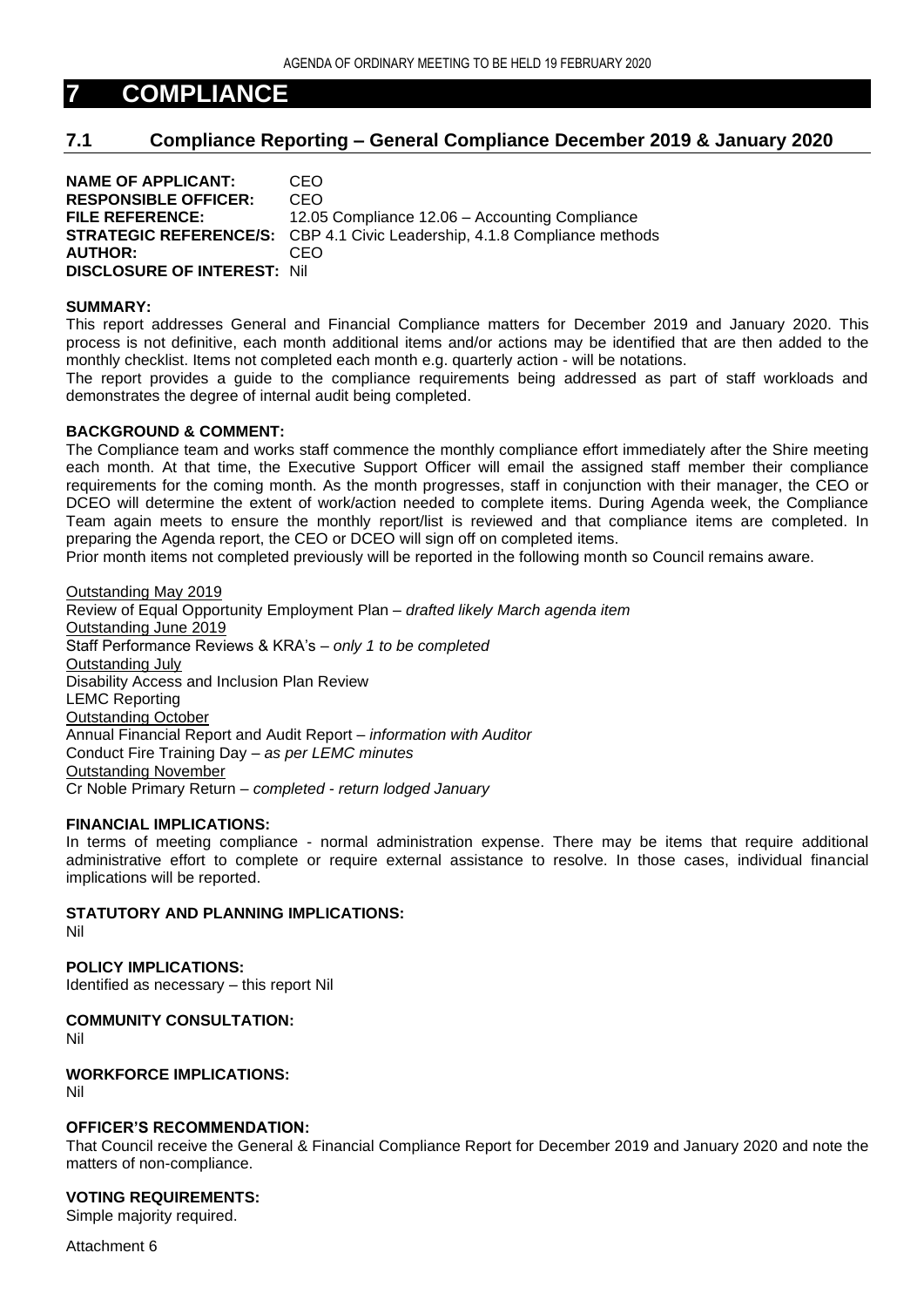# **7.2 Compliance Reporting – Delegations Exercised – December 2019 & January 2020**

**NAME OF APPLICANT: CEO<br>RESPONSIBLE OFFICER: CEO RESPONSIBLE OFFICER:** FILE REFERENCE: 12.05 - Compliance **STRATEGIC REFERENCE/S:** CBP 4.1 Civic Leadership, 4.1.8 Compliance methods **AUTHOR:** CEO **DISCLOSURE OF INTEREST:** Nil

## **SUMMARY:**

To report back to Council actions performed under delegated authority for the periods ending 31 December 2019 and 31 January 2020.

To provide a comprehensive report listing of the delegations able to be exercised following adoption of a more substantial array of delegations in June 2017.

### **BACKGROUND & COMMENT:**

This report is prepared for Council detailing actions performed under delegated authority by the respective officers under each of the delegation headings:

|                 | <b>ADMINISTRATION</b>                                      |                                           |
|-----------------|------------------------------------------------------------|-------------------------------------------|
|                 | <b>Policy Delegation</b>                                   | Officers                                  |
| A1              | Acting Chief Executive Officer                             | (CEO)                                     |
| A2              | Agreements for Payments of Debts to Council                | (CEO/DCEO)                                |
| A3              | Casual Hirer's Liability                                   | (CEO)                                     |
| A4              | <b>Complaint Handling</b>                                  | (CEO)                                     |
| A5              | Fees & Charges - Discounts                                 | (CEO/DCEO/MW/MLS/CRC)                     |
| A6              | <b>Investment of Surplus Funds</b>                         | (CEO/DCEO)                                |
| A7              | IT & Social Media - Use of                                 | (CEO)                                     |
| A8              | Legal Advice, Representation & Cost Reimbursement          | (CEO)                                     |
| А9              | Payments from Municipal and Trust Funds                    | (CEO-to numerous staff - purchase orders) |
| A10             | Use of Common Seal                                         | (CEO)                                     |
| A11             | <b>Writing Off Debts</b>                                   | (CEO)                                     |
| A12             | Housing                                                    | (CEO)                                     |
| A13             | Procedure for Unpaid Rates Finance                         | (CEO)                                     |
|                 | <b>GOVERNANCE</b>                                          |                                           |
| G <sub>1</sub>  | Applications for Planning Consent                          | (CEO)                                     |
| G <sub>2</sub>  | <b>Building Licences and Swimming Pools</b>                | (EHO/Building Surveyor)                   |
| G <sub>3</sub>  | Cemeteries Act 1986                                        | (CEO)                                     |
| G4              | Health Act 1911 Provisions                                 | (EHO)                                     |
|                 | <b>HUMAN RESOURCES</b>                                     |                                           |
| H1              | Grievance Procedures                                       | (CEO)                                     |
|                 | <b>COMMUNITY SERVICES</b>                                  |                                           |
| CS <sub>1</sub> | Bushfire Control - Shire Plant for Use of                  | (CEO)                                     |
| CS <sub>2</sub> | Bushfire Control - Plant Use for Adjoining Shires          | (CEO)                                     |
| CS <sub>3</sub> | Bushfire Prohibited / Restricted Burning Periods - Changes | (Shire President/CEO)                     |
| CS4             | <b>Bushfire Training Administration</b>                    | (CEO)                                     |
| CS <sub>5</sub> | Cat Ownership Limit - Cat Control                          | (CEO)                                     |
| CS <sub>6</sub> | Dog Control - Attacks                                      | (CEO)                                     |
| CS7             | Dog Ownership Limit - Dog Control                          | (CEO)                                     |
| CS <sub>8</sub> | Sea Containers Use of - Town Planning                      | (CEO)                                     |
| CS <sub>9</sub> | <b>Second Hand Dwellings</b>                               | (CEO)                                     |
| <b>CS10</b>     | <b>Temporary Accommodation</b>                             | (CEO)                                     |
| <b>CS11</b>     | Unauthorised Structures - Building Control                 | (CEO)                                     |
| <b>CS13</b>     | <b>Freebairn Recreation Club Committee</b>                 | (FRC Club Committee)                      |
| <b>CS14</b>     | Kulin Child Care Centre Management Committee               | (KCCC Mgmt. Committee)                    |
| <b>CS15</b>     | <b>General - Community Services Practices</b>              | (CEO)                                     |
| <b>CS20</b>     | <b>Seed Collection</b>                                     | (CEO)                                     |
| <b>WORKS</b>    |                                                            |                                           |
| W1              | <b>Gravel Supplies</b>                                     | (MW)                                      |

W<sub>2</sub> Roads – Clearing (CEO)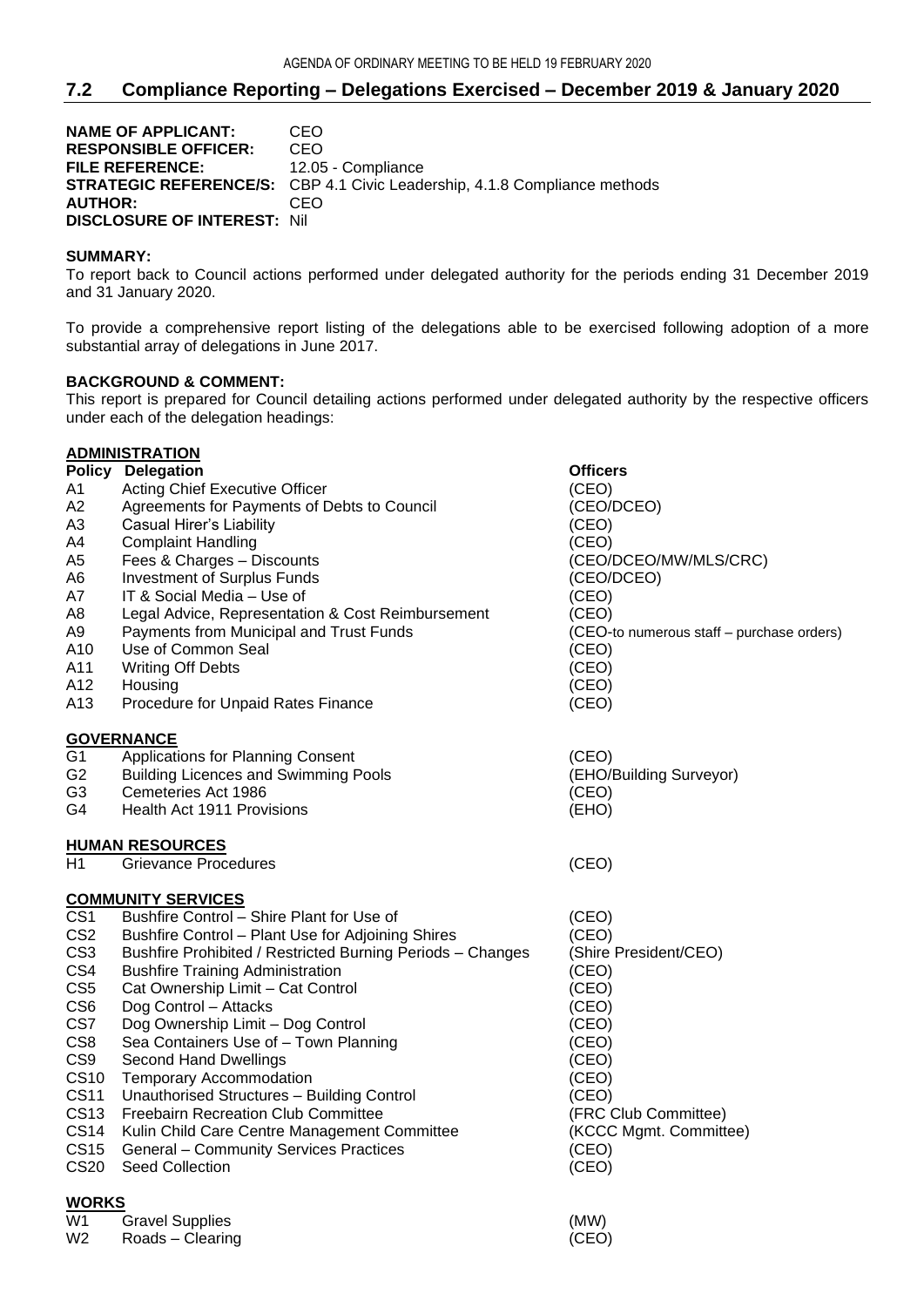| W <sub>3</sub>  | Roads – Damage to                        | (MW)  |
|-----------------|------------------------------------------|-------|
| W4              | Roads - Roadside Markers - Management of | (MW)  |
| W5              | Stormwater Drainage                      | (MW)  |
| W6              | <b>Street Trees</b>                      | (CEO) |
| W7              | Streetscape – Improvements               | (CEO) |
| W8              | Roadside Burning                         | (MW)  |
| W9              | <b>Temporary Road Closures</b>           | (MW)  |
| W <sub>10</sub> | General - Works Practices Approvals      |       |

## **COMMENT:**

The following details the delegations exercised within the Shire relative to the delegated authority for the month of October 2019 and are submitted to Council for information (excluding delegations under A9, Payments – refer to individual order and payment listed in Accounts paid).

## **A1 Acting Chief Executive Officer**

CEO appointed Cassi Vandenberg Acting Chief Executive Officer for the Shire of Kulin for the period commencing Monday 23<sup>rd</sup> December 2019 until the commencement of business on the Tuesday 28<sup>th</sup> January 2020, via written letter.

| Deal    |            |            |          |       | Interest |                              |
|---------|------------|------------|----------|-------|----------|------------------------------|
| Number  | Start date | Principal  | Term     | Rate  | quoted   | <b>Principal at Maturity</b> |
| 2978120 | 14/05/2019 | 151,352.05 | 120 Days | 2.35% | 1,169.35 | 152,521.40                   |
| 3024290 | 26/06/2019 | 362,168.21 | 90 Days  | 1.90% | 1,696.73 | 363,864.94                   |
| 3112539 | 11/09/2019 | 302,521.40 | 90 Days  | 1.65% | 1230.81  | 303,752.21                   |
| 3124064 | 23/09/2019 | 200,000.00 | 30 Days  | 1.25% | 205.48   | 200,205.48                   |
| 3124067 | 23/09/2019 | 250,000.00 | 60 Days  | 1.45% | 625.68   | 250,625.68                   |
| 3124082 | 23/09/2019 | 250,000.00 | 90 Days  | 1.60% | 997.26   | 250,997.26                   |
| 3125871 | 24/09/2019 | 363,864.94 | 70 Days  | 1.50% | 1,046.73 | 364,911.67                   |
| 3158715 | 24/10/2019 | 200,205.48 | 1 Day    | 0.75% | 4.11     | 200,209.59                   |
| 3159712 | 25/10/2019 | 600,209.59 | 120 Days | 1.50% | 3,033.94 | 603,243.53                   |
| 3193349 | 25/11/2019 | 250,615.75 | 1 Day    | 0.75% | 5.15     | 250,620.90                   |
| 3194501 | 26/11/2019 | 350,620.90 | 120 Days | 1.50% | 1,729.09 | 352,349.99                   |
| 3203769 | 3/12/2019  | 364,911.67 | 35 Days  | 1.15% | 402.40   | 365,314.07                   |
| 3212067 | 10/12/2019 | 403,752.21 | 60 Days  | 1.30% | 891.57   | 404,643.78                   |

#### **A6 Investment of Surplus Funds (DCEO) – Local Government Act 1995, section 6.14**

### **CS20 Seed Collection**

CEO granted permission to Jean Sloan to collect seed in the Kulin Shire per her written email request 02/12/2019

## **STATUTORY ENVIRONMENT:**

*Building Act 2011 Bushfires Act 1954 Cemeteries Act 1986 Health (Asbestos) Regulations 1992; Health (Miscellaneous Provisions) Act 1911; Local Government Act 1995 Public Health Act 2016 Shire of Kulin TPS2 Town Planning Development Act Town Planning Scheme Trustees Act, Part III, Criminal Procedure Act 2004;*

#### **FINANCIAL IMPLICATIONS:**

Nil in terms of exercising delegation and reporting to Council though there may be financial implications in the case of each delegation exercised.

## **STATUTORY AND PLANNING IMPLICATIONS:**

Sections 5.18 and 5.46 of the Local Government Act 1995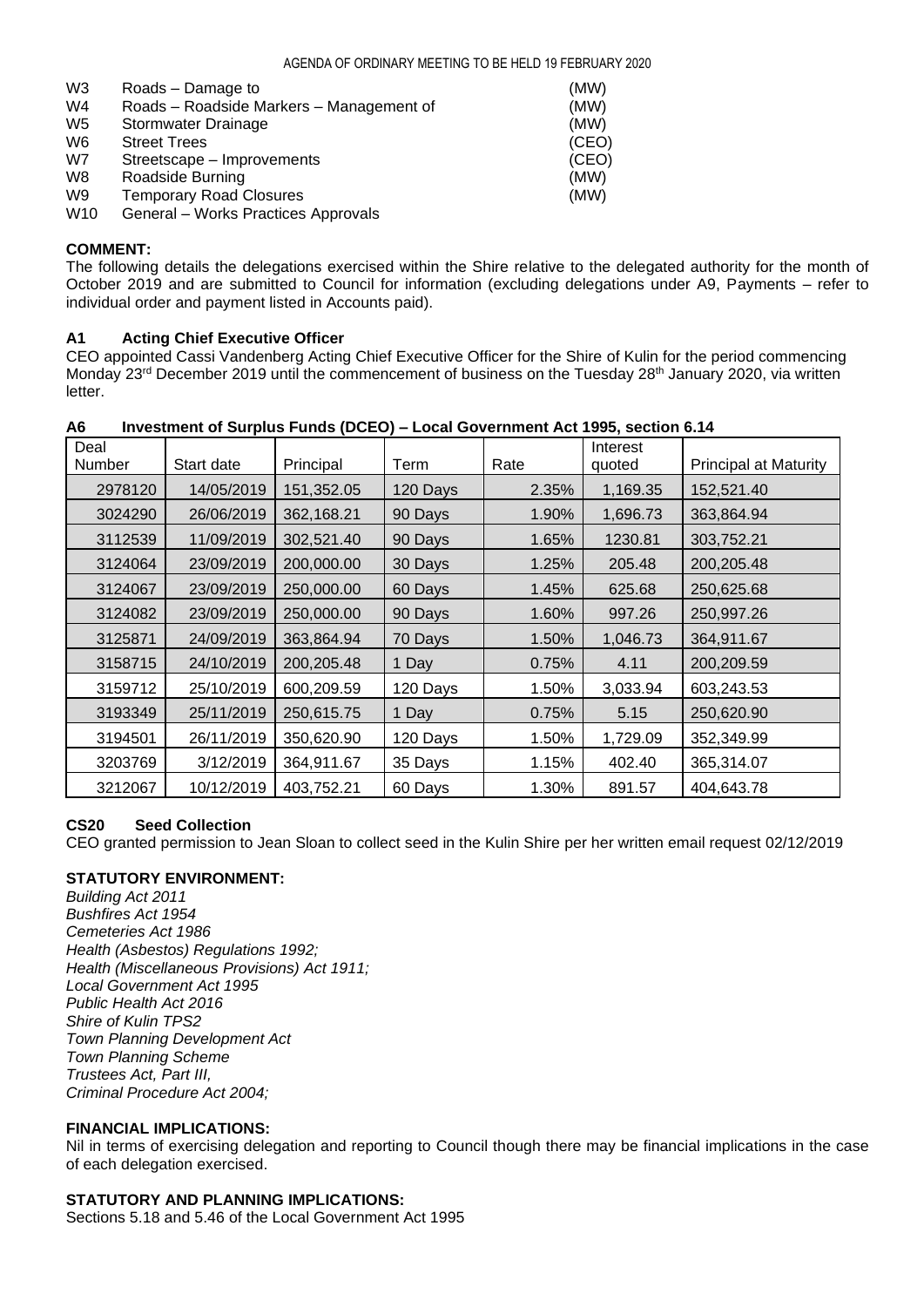### **POLICY IMPLICATIONS:**

There are no known policy implications relating to this report.

## **COMMUNITY CONSULTATION:**

Nil

## **WORKFORCE IMPLICATIONS:**

Nil

## **OFFICER'S RECOMMENDATION:**

That Council receive the Delegation Exercised Report for December 2019 and January 2020.

## **VOTING REQUIREMENTS:**

Simple majority required.